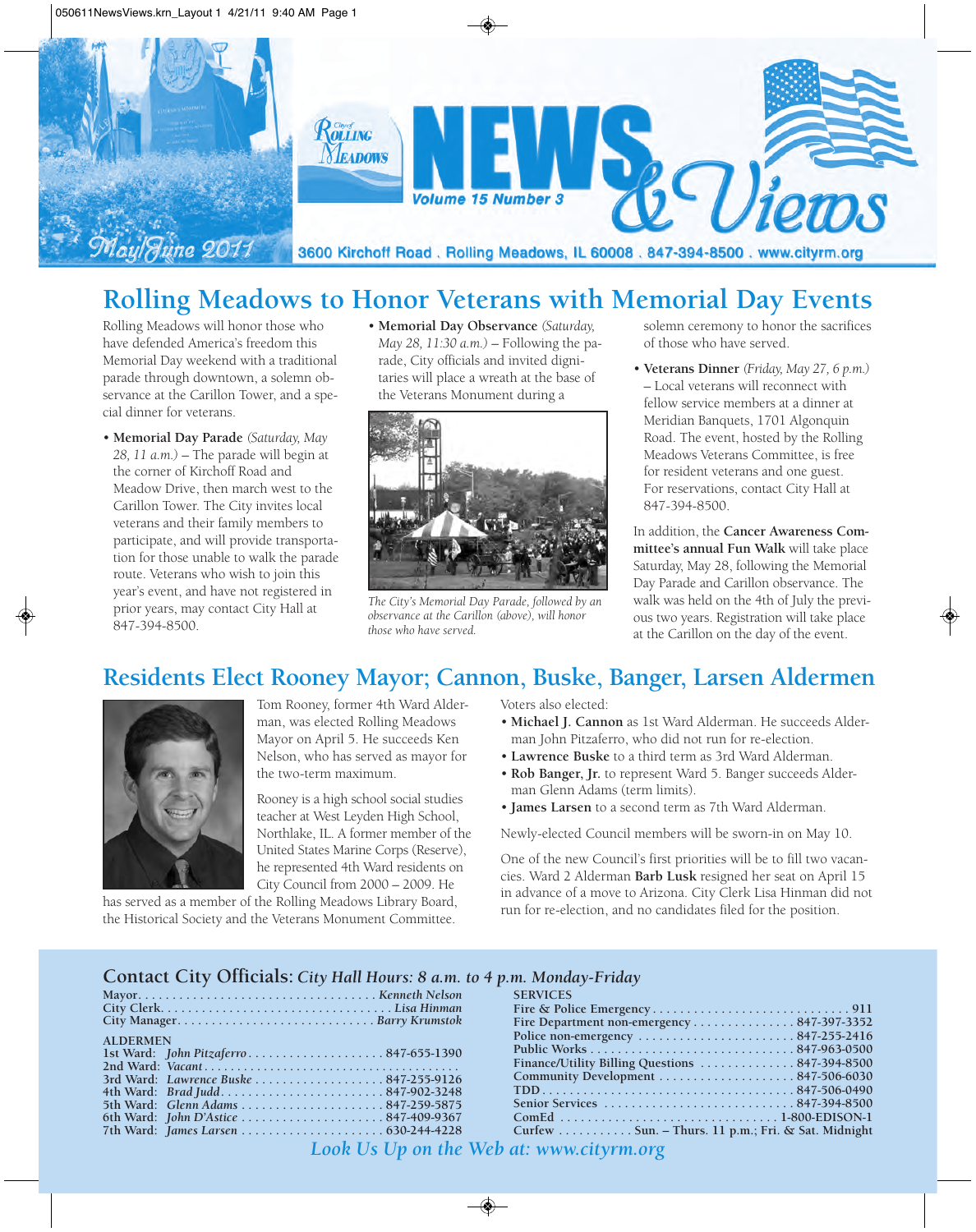### *Retail Spotlight:* **City's Downtown Offers Unique Blend of Historic Businesses, Modern Amenities**

Rolling Meadows' downtown retail sector offers shoppers a unique blend of historic businesses, specialty stores and modern amenities.

Downtown is anchored by the **Rolling Meadows Shopping Center**, which recently underwent an extensive modernization. Shop **Jewel/ Osco** for groceries, then sample products and services from more specialized providers, including **Joelle's Hallmark**, **Dollar Tree** and **BB Nails**.



*The recently renovated Rolling Meadows Shopping Center, anchored by Jewel/Osco, is also home to a variety of specialty stores and restaurants.* 

Downtown is also home to a variety of restaurants. **Great American Bagel**, **Little Caesars** and **Subway** are located in Rolling Meadows

> Shopping Center. The recently renovated and expanded **Senior Taco's Restaurant**, 2643 Kirchoff Road, has cooked up authentic Mexican food for Rolling Meadows residents for years.

While downtown, visit Rolling Meadows' neighborhood bowling center. **AMF Rolling Meadows Lanes**, 3245 Kirchoff Road, has been a staple of the City's downtown for more than 50 years.

## **City Launches Business Development Webpage to Help Companies Start, Grow Operations in Rolling Meadows**

A new Business Development page on the City's Website makes it simple for companies to access a wide range of information about starting, relocating or growing a business in Rolling Meadows, Community Development Director Valerie Dehner reports.

Business owners and managers may access the page's resources by clicking the "Business Development" icon at **www.cityrm.org/rmcd**.

"The Business Development page is an ever-expanding informational clearinghouse for companies considering Rolling Meadows as a business location. Providing this kind of information in a userfriendly format gives us an edge in attracting new businesses to the community," Dehner explains.

Users will find detailed information on the City's:

- Available space and properties.
- Proximity to major Interstate highways and O'Hare International Airport.
- Comprehensive Development Plan.
- Market analysis of the downtown area.
- 2010 census and demographic information.

The Business Development page also features links to business development resources, such as the Small Business Administration (SBA), Illinois Department of Commerce and Economic Opportunity (DCEO), Illinois Entrepreneurship Network (IEN), Illinois Manufacturing Extension Center (IMEC) and the Illinois Small Business Development Center.



*The Business Development page lets companies access a wide range of information.*

#### **Survey to Gauge Public's Views on Proposed Refuse Discounts**

A short survey enclosed with this issue of *News & Views* lets residents offer their opinions on a proposal to offer certain citizen groups, such as low income seniors, a discount on refuse collection fees.

The deadline to complete the survey is Friday, May 27. Residents may return surveys in person, by mail, email, or fax to Rolling Meadows Public Works Department, 3900 Berdnick Street, Rolling Meadows, IL 60008. Email: pwfrontoffice@cityrm.org; Fax: 847-963-0555.

### **E-Billing Enhances User Convenience**



The City's Web-based utility billing service continues to attract residents who are drawn to the convenience of receiving utility bills by email. Register for the eBilling program on the City's Website, **www.cityrm.org**.

Customers receive an email each month with a link to their utility billing statement. The program also lets residents review a two-year billing history for their account, helps streamline the City's billing operations, and reduces printing, processing and mailing costs.

For more information, contact the Finance Department at 847- 394-8500.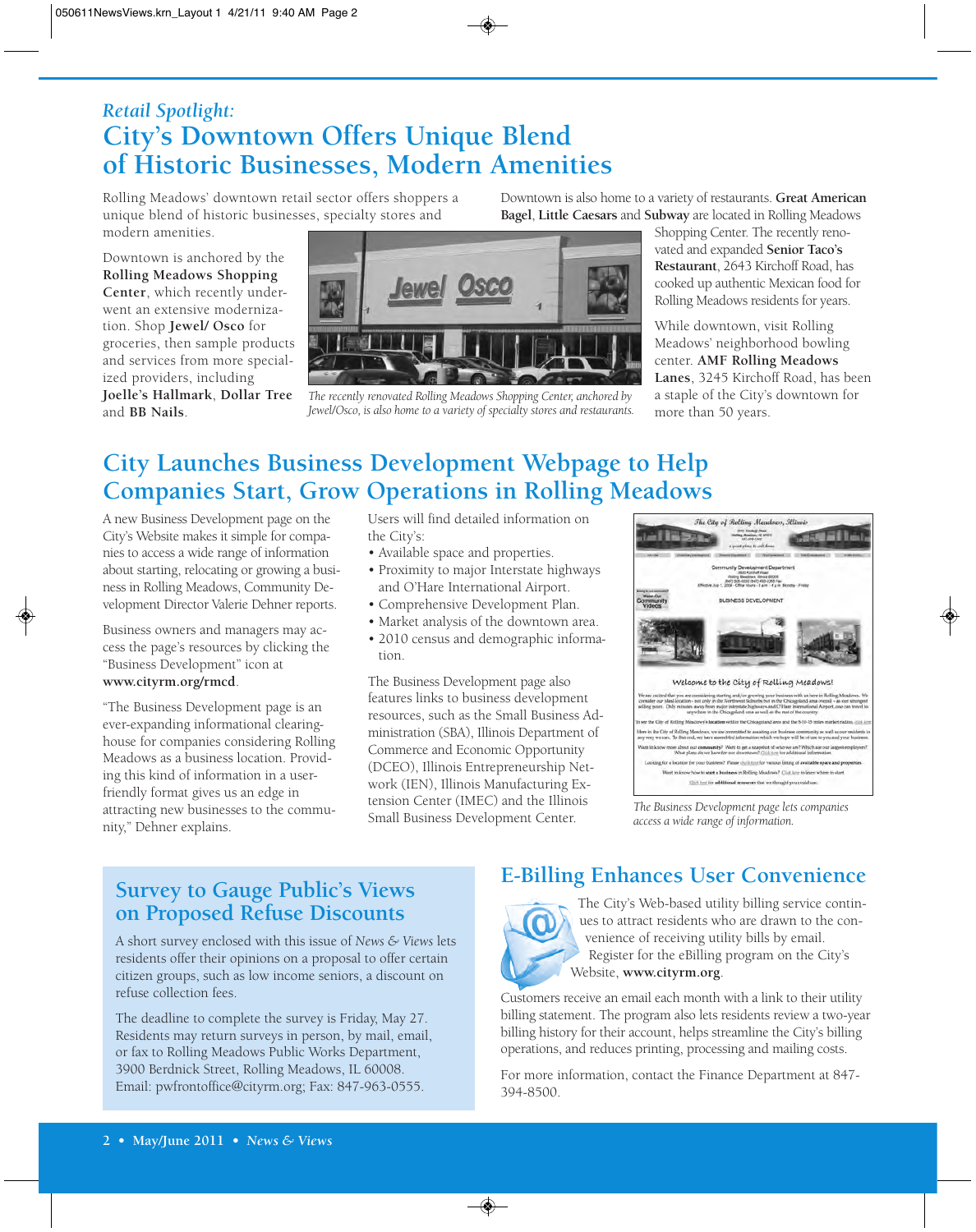# **Emerald Ash Borer Found in City**

Ash trees throughout the City are at risk, following confirmation in February that the Emerald Ash Borer (EAB) has arrived in Rolling Meadows.

The non-native beetle, small and shiny green in appearance, is responsible for the deaths of more than 20 million ash trees in 14 states. Beetle larvae feed on an ash tree's outer sapwood, which



*Emerald Ash Borer*

cuts off the flow of water to the top of the tree and results in its death.

EAB has placed the City's ash trees, which make up roughly 25% of the total tree population, in considerable danger.

"We cannot accurately determine a timeframe, but it is possible that all Cityowned ash trees will have to be cut

> down," explains City Forester Jim McFeggan. "That will have a major effect on the makeup of our urban forest over the next several years."

Also at risk are ash trees on private property, park lands and

wooded lots. Homeowners are urged to identify ash trees on their properties and watch for damage to upper branches, unusual woodpecker damage or bark splits, which usually indicate the EAB's presence.

#### Brochures Available  $M_{\rm F}$  and  $M_{\rm F}$  are confirmed to  $\overline{N}$ **at Public Works EAB Informational**

Informational brochures on the Emerald Ash Borer are available at the Rolling Meadows Public Works Department, 3900 Berdnick Street. In addition, residents will find a wealth of EAB information online at:

- **www.cityrm.org**
- **www.emeraldashborer.info**
- **www.IllinoisEAB.com**
- **www.agr.state.il.us**
- **www.aphis.usda.gov**
- **www.mortonarb.org**

## **Rolling Meadows' Annual Chipper Service Begins May 9**

The City's annual brush pickup and chipper service begins May 9. The program provides free curbside pickup of brush and branches up to six inches in diameter once per year.

Public Works will conduct pickups in chipper sections 1 and 2 in May. Sections 3 and 4 will be served in June. The chipper schedule and a section map is available on the Public Works page of the City's Website, **www.cityrm.org/PublicWorks/ HTML/News Updates.htm**.

**Practice Safety, Show Courtesy When Using Outdoor Fire Pits**

In the wake of an increasing number of complaints from residents, the Rolling Meadows Fire Department urges homeowners to use common sense and show courtesy when using backyard fire pits.

"We want residents to enjoy their fire pits. However, it is important to be considerate of others in the neighborhood and be aware of the City's ordinance regarding outdoor fire pits," explains Deputy Fire Chief Scott Franzgrote.

The ordinance requires that outdoor fire pits must be no larger than three feet in diameter or two feet in height, located at least 25 feet away from structures or combustible material, and attended at all times until extinguished.

In addition, the ordinance states that smoke from fire pits must not create a nuisance.

Fire pits are for burning fire wood only. It is against the law to burn leaves, construction materials or other refuse. Violators are subject to a police citation. For more information, contact the Rolling Meadows Fire Department at 847-397-3352.

Place branches and brush in a neat pile at curbside (cut ends toward the curb) during the week indicated for each section. Public Works crews will travel each street once to remove the debris the following week.

**Section 1** *(south of Euclid, west of Wilke, north of Kirchoff, east of Salt Creek):*

- Set out: Monday, May 2 Friday, May 6
- Pickup: Monday, May 9 Friday, May 13

**Section 2** *(south of Kirchoff, west of New Wilke, east of Salt Creek):*

- Set out: Monday, May 16 Friday, May 20
- Pickup: Monday, May 23 Friday, May 27

**Section 3** *(the area west of Route 53):*

- Set out: Monday, June 6 Friday, June 10
- Pickup: Monday, June 13 Friday, June 17

**Section 4** *(the area south of Euclid, west of Salt Creek, east of Route 53):*

- Set out: Monday, June 20 Friday, June 24
- Pickup: Monday, June 27 Friday, July 1

For more information, call Public Works at 847-963-0500.

#### **'Steer' Clear of Algonquin Road Bridge Reconstruction**

City officials urge motorists to avoid an Illinois Department of Transportation (IDOT) bridge reconstruction project on Algonquin Road that limits traffic to one lane in each direction between Keystone Court and Tollview Drive. The project is expected to be finished in August.

Residents with questions or concerns about the project and its impact on the area should call the Rolling Meadows Public Works Department at 847-963-0500.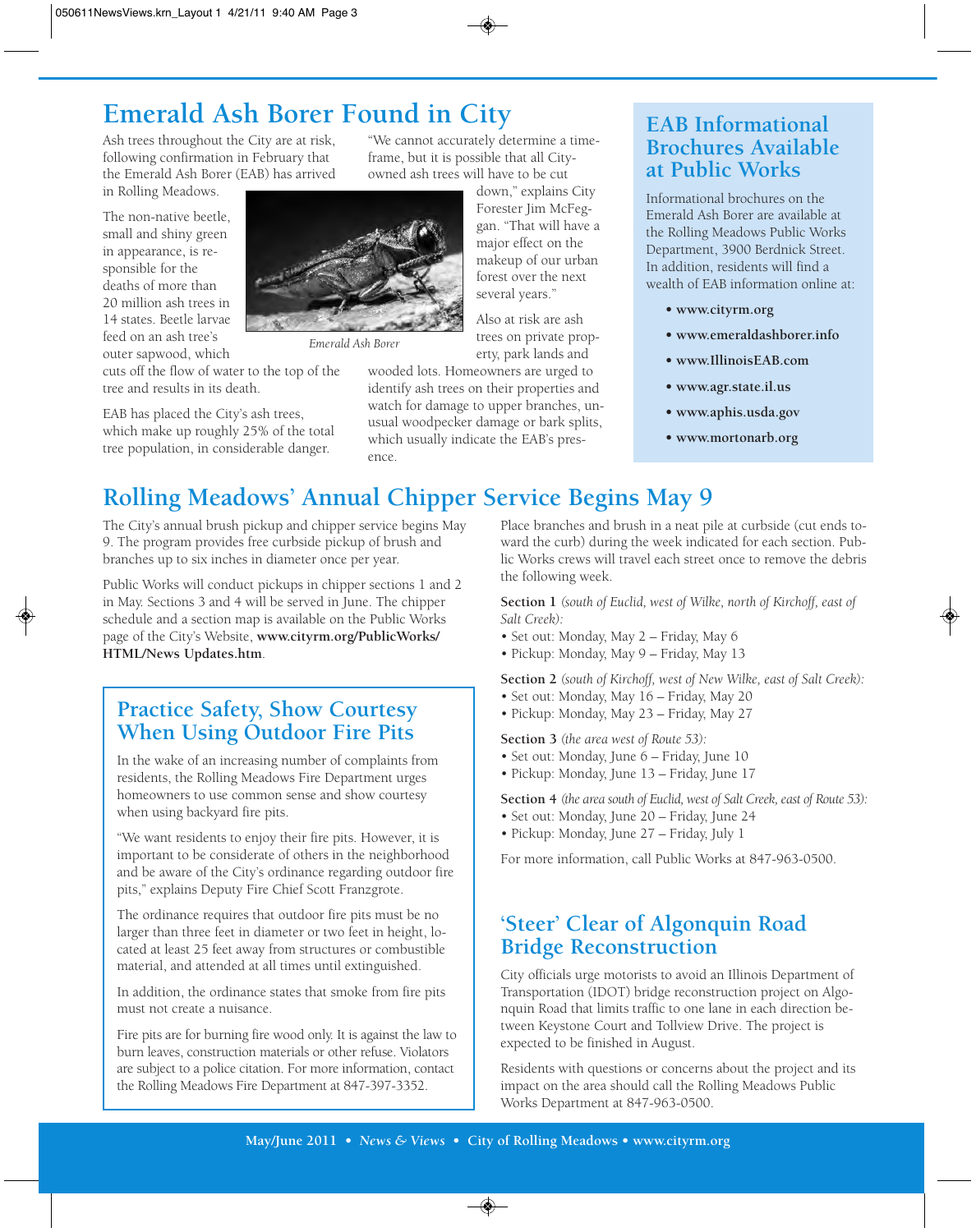| <i>May 2011</i>                                                      |                                                                                    |                                                                                               |                                                                                                                                                      |                                                                        |                                                                      |                                                                        |  |  |  |
|----------------------------------------------------------------------|------------------------------------------------------------------------------------|-----------------------------------------------------------------------------------------------|------------------------------------------------------------------------------------------------------------------------------------------------------|------------------------------------------------------------------------|----------------------------------------------------------------------|------------------------------------------------------------------------|--|--|--|
| Sunday                                                               | <b>Monday</b>                                                                      | Tuesday                                                                                       | Wednesday                                                                                                                                            | <b>Thursday</b>                                                        | Friday                                                               | Saturday                                                               |  |  |  |
|                                                                      | $\mathfrak{D}$                                                                     | <b>Economic</b><br><b>Development Committee.</b><br>6 p.m.,                                   |                                                                                                                                                      | 5                                                                      | 6                                                                    |                                                                        |  |  |  |
|                                                                      |                                                                                    | <b>Environmental Committee.</b><br>7 p.m., both at City Hall                                  |                                                                                                                                                      |                                                                        |                                                                      |                                                                        |  |  |  |
|                                                                      |                                                                                    |                                                                                               | May 2 – 6: Brush set out week, chipper section 1                                                                                                     |                                                                        |                                                                      |                                                                        |  |  |  |
|                                                                      | <b>Board of Fire and</b><br>Q<br><b>Police Commissioners.</b><br>9 a.m., City Hall | <b>City Council</b><br>10<br>Meeting, 7:30 p.m.,<br><b>City Hall</b>                          | 11                                                                                                                                                   | <b>Adiudication</b><br>12<br>Hearing, $1 p.m.,$<br><b>City Hall</b>    | 13                                                                   | <b>Garden Club</b><br> 14 <br>Plant & Craft Sale.<br>$9 a.m. - 2 p.m.$ |  |  |  |
| <b>Mother's Day</b>                                                  |                                                                                    |                                                                                               |                                                                                                                                                      |                                                                        |                                                                      |                                                                        |  |  |  |
|                                                                      | May 9 - 13: Brush collection week, chipper section 1                               |                                                                                               |                                                                                                                                                      |                                                                        |                                                                      |                                                                        |  |  |  |
| May $15 - 21$ :<br>15<br><b>National Public</b><br><b>Works Week</b> | 16                                                                                 | <b>City Council</b><br>17<br><b>Committee of the</b><br>Whole, 7:30 p.m.,<br><b>City Hall</b> | 18                                                                                                                                                   | <b>Adjudication</b><br>19<br>Hearing (Red Light),<br>2 p.m., City Hall | <b>Water bills due</b><br>20                                         | 21                                                                     |  |  |  |
|                                                                      | <b>Armed Forces Day</b><br>May 16 - 20: Brush set out week, chipper section 2      |                                                                                               |                                                                                                                                                      |                                                                        |                                                                      |                                                                        |  |  |  |
| 22                                                                   | 23                                                                                 | <b>City Council</b><br>24<br><b>Meeting, 7:30 p.m.,</b><br><b>City Hall</b>                   | 25                                                                                                                                                   | 26                                                                     | <b>Veterans Dinner.</b><br>27<br>6 p.m., Meridian<br><b>Banquets</b> | <b>Memorial Day</b><br><b>28</b><br>Parade, Observance,<br>11 a.m.     |  |  |  |
|                                                                      |                                                                                    |                                                                                               |                                                                                                                                                      |                                                                        |                                                                      | Family Fun Walk, noon                                                  |  |  |  |
| May 23 - 27: Brush collection week, chipper section 2                |                                                                                    |                                                                                               |                                                                                                                                                      |                                                                        |                                                                      |                                                                        |  |  |  |
| 29                                                                   | City Hall and Public 30<br>Works closed.<br>Refuse collection<br>delayed one day.  | 31                                                                                            | <b>Sprinkling Ban Begins May 15</b><br>To conserve water throughout the community,<br>lawn sprinkling is prohibited between noon and<br>6 p.m. daily |                                                                        |                                                                      | $\mathcal{R}$ olling<br><i>Neadows</i>                                 |  |  |  |
|                                                                      | <b>Memorial Day</b>                                                                |                                                                                               |                                                                                                                                                      |                                                                        |                                                                      |                                                                        |  |  |  |

| une 2011                                                                                                         |                                                                                       |                                                                                                                             |                                                                                                              |                                                                                |        |          |  |  |  |
|------------------------------------------------------------------------------------------------------------------|---------------------------------------------------------------------------------------|-----------------------------------------------------------------------------------------------------------------------------|--------------------------------------------------------------------------------------------------------------|--------------------------------------------------------------------------------|--------|----------|--|--|--|
| Sunday                                                                                                           | <b>Monday</b>                                                                         | Tuesday                                                                                                                     | Wednesday                                                                                                    | <b>Thursday</b>                                                                | Friday | Saturday |  |  |  |
| $\mathcal{R}^{\tiny{{\scriptscriptstyle{{G\!u}f}}}}_{\scriptscriptstyle{{\rm{OL}}{\rm{LNG}}}}$<br><i>Neadows</i> |                                                                                       |                                                                                                                             | Vehicle stickers,<br>dog licenses on sale                                                                    | 2                                                                              | 3      |          |  |  |  |
|                                                                                                                  | 6                                                                                     | Econ. Dev. Cte., 6 p.m.<br>Environmental Cte., 7 p.m.<br><b>Plan Commission.</b>                                            | <b>Blood Drive.</b><br>8<br>$1 - 7$ p.m., City Hall<br><b>Zoning Board of</b><br><b>Appeals</b> , 7:30 p.m., | 9                                                                              | 10     | 11       |  |  |  |
|                                                                                                                  |                                                                                       | 7:30 p.m., all at City Hall                                                                                                 | <b>City Hall</b><br>June 6 - 10: Brush set out week, chipper section 3                                       |                                                                                |        |          |  |  |  |
| 12                                                                                                               | <b>Board of Fire &amp;</b><br>13<br><b>Police Commissioners.</b><br>9 a.m., City Hall | <b>City Council</b><br>14<br>Meeting, 7:30 p.m.,<br>City Hall                                                               | 15                                                                                                           | <b>Adjudication</b><br>16<br>Hearing, 1 p.m.,<br><b>City Hall</b>              | 17     | 18       |  |  |  |
|                                                                                                                  | June 13 - 17: Brush collection week, chipper section 3                                |                                                                                                                             |                                                                                                              |                                                                                |        |          |  |  |  |
| 19                                                                                                               | <b>Water bills due</b><br>20                                                          | <b>City Council</b><br>21<br><b>Committee of the</b><br>Whole, 7:30 p.m.,<br><b>City Hall</b><br><b>First Day of Summer</b> | 22                                                                                                           | <b>Adjudication</b><br>23<br><b>Hearing</b> (Red Light),<br>2 p.m., City Hall  | 24     | 25       |  |  |  |
| <b>Father's Day</b>                                                                                              | June 20 - 24: Brush set out week, chipper section 4                                   |                                                                                                                             |                                                                                                              |                                                                                |        |          |  |  |  |
| <b>Garden Walk.</b><br>26<br>$noon - 4 p.m.$                                                                     | 27                                                                                    | <b>City Council</b><br>28<br><b>Meeting, 7:30 p.m.,</b><br>City Hall                                                        | 29                                                                                                           | Deadline to<br>30<br>purchase and<br>display vehicle<br>stickers, dog licenses |        |          |  |  |  |
|                                                                                                                  | June 27 - July 1: Brush collection week, chipper section 4                            |                                                                                                                             |                                                                                                              |                                                                                |        |          |  |  |  |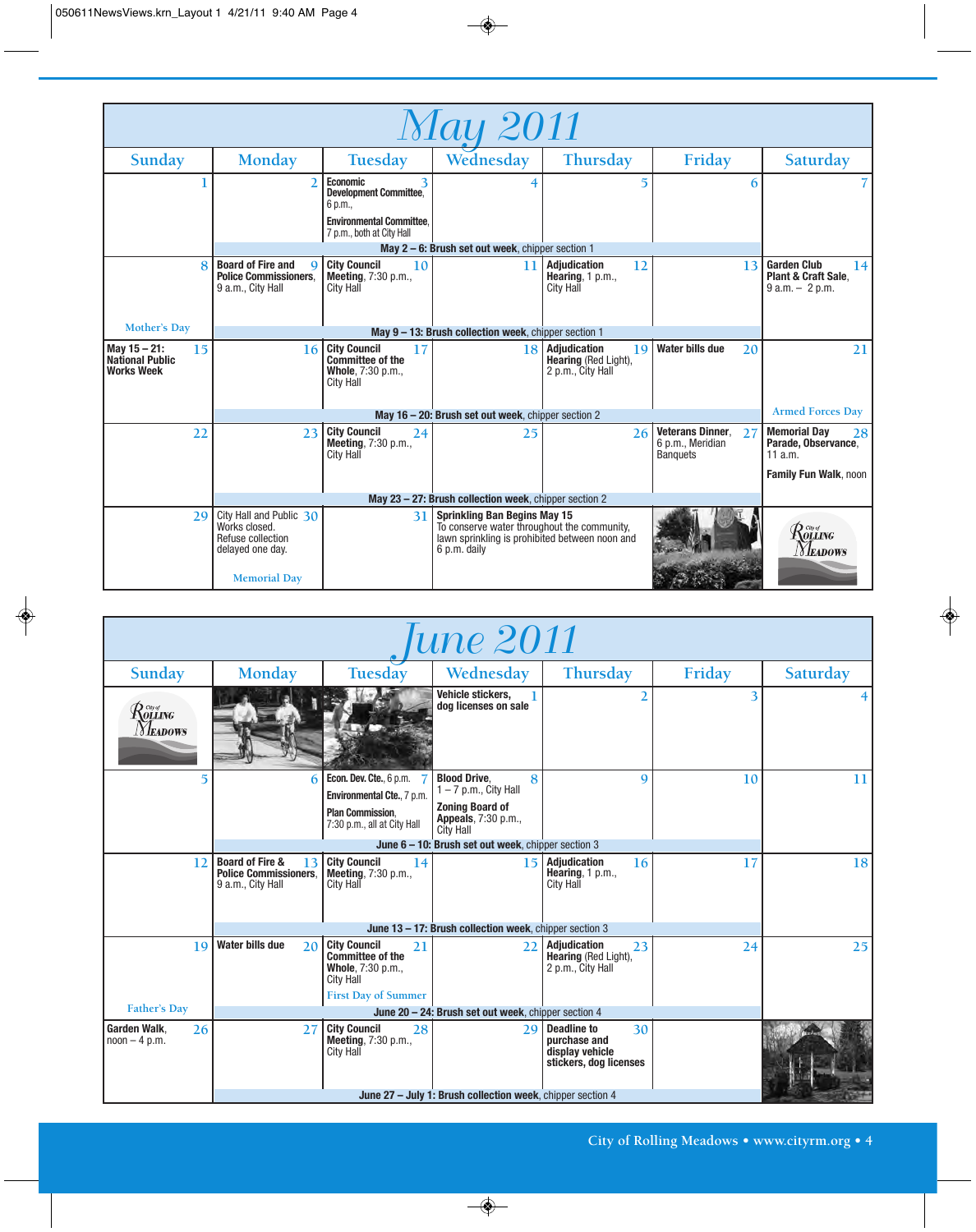## **Vehicle Stickers, Dog Licenses Available June 1**



Residents may purchase 2011-12 vehicle stickers and dog licenses online at the City's Website, at City Hall, or

at select retail outlets beginning June 1.

Vehicle stickers start at \$22, while dog licenses are \$10 (\$5 for neutered/spayed animals). All dogs must be licensed and have rabies shots.

To order online, log onto the City's Website, **www.cityrm.org**, select "Online Payments" at the left side of the page, then click "Purchase Vehicles Stickers/Dog Tags." The City will mail out pre-printed applications in early June that may be used for online purchases, eliminating the need

for residents to mail their applications.

For residents without Internet access, the June mailing will include a pre-addressed envelope that makes it convenient to order stickers and dog licenses from home. Drivers may also use the white drop box located in front of City Hall, or purchase stickers at select retail locations.

All drivers with cars registered or housed in Rolling Meadows – including residents with Palatine mailing addresses – must purchase and display the 2011-12 vehicle stickers by June 30. Stickers purchased after the deadline will double in price. Motorists who fail to display the new sticker by July 1 will be subject to a \$100 police citation.

Funds generated from vehicle sticker sales support Rolling Meadows' ongoing street maintenance activities.

## **Firman Offers Maternal Child Health Program**

The Rolling Meadows-based branch of Firman Community Services, a Chicagoarea nonprofit organization dedicated to providing neighborhood-based human services, is devoted to helping reduce infant mortality.

Located at 1855 Rohlwing Road, Firman Community Services helps ensure that pregnant women "have quality medical

care, good nutrition, safe living conditions, educational opportunities, emotional support, and other vital resources to promote a healthy pregnancy and fullterm birth," explains Janet P. Mintz, RN, Firman's Community Resource Director.

For more information on Firman Community Services, call 847-222-1200 or visit **www.firmancs.org**.

### **City Establishes Events Foundation**

In an effort to rekindle Rolling Meadows' spirit of "Progress through



Participation," City officials have established a Community Events Foundation for residents to support Citysponsored ac-

tivities held throughout the year.

Citizen donations to the foundation will help offset the costs of staging community events such as the Memorial Day Parade, veterans dinner, Independence Day celebrations and tree lighting, as well as historical museum maintenance.

The City has filed for the Foundation's tax-exempt status. Donations will be tax-deductible once the exemption has been granted.

Residents and businesses interested in contributing should make checks payable to "City of Rolling Meadows." Submit donations to: City of Rolling Meadows, Community Events Foundation, 3600 Kirchoff Road, Rolling Meadows, IL 60008.

### *Community Briefs*

#### **Alderman Judd to Host May 14 Meeting**

Alderman Brad Judd will host a community meeting in the City Council Chambers Saturday, May 14, beginning at 8 a.m. Residents and interested parties are encouraged to bring questions and concerns for discussion.

**Garden Club to Host Plant and Craft Sale, Garden Walk**

Rolling Meadows Garden Club will hold its annual Plant and Craft Sale, Saturday, May 14, 9 a.m. – 2 p.m., at the Old Public Works Building, 3200 Central Road. The seventh annual Garden Walk will take place Sunday, noon – 4 p.m. Tickets (\$10) are available at the Community Center, 3705 Pheasant Drive. For more information, call 847-818-3200 (ext. 230).

#### **City Code Limits Garage Sales to Three per Year**

Planning a garage or yard sale this summer? City ordinance requires that residents hold no more than three sales over a 12 month period. Sales may not exceed two consecutive weeks in

duration. City code also requires that residents who post garage sale signs on a public parkway receive approval from the property owner. For more information, contact Community Development at 847-506-6030.

#### **City, LifeSource to Hold June 8 Blood Drive**

A LifeSource-sponsored blood drive will let residents give "the gift of life," Wednesday, June  $8$ ,  $1 - 7$  p.m., at City Hall. To schedule an appointment, visit **www.lifesource.org**, or call 877-543-3768. Walk-ins are always welcome.

**Palatine Township Launches Armed Forces Support Program** Palatine Township is launching a Blue Star Banner Program to honor military families in our community. The Township Board will present banners and special resolutions to authorized family members at its monthly meetings. For more information, visit **www.palatinetownship.com/blue-star-banner/**.